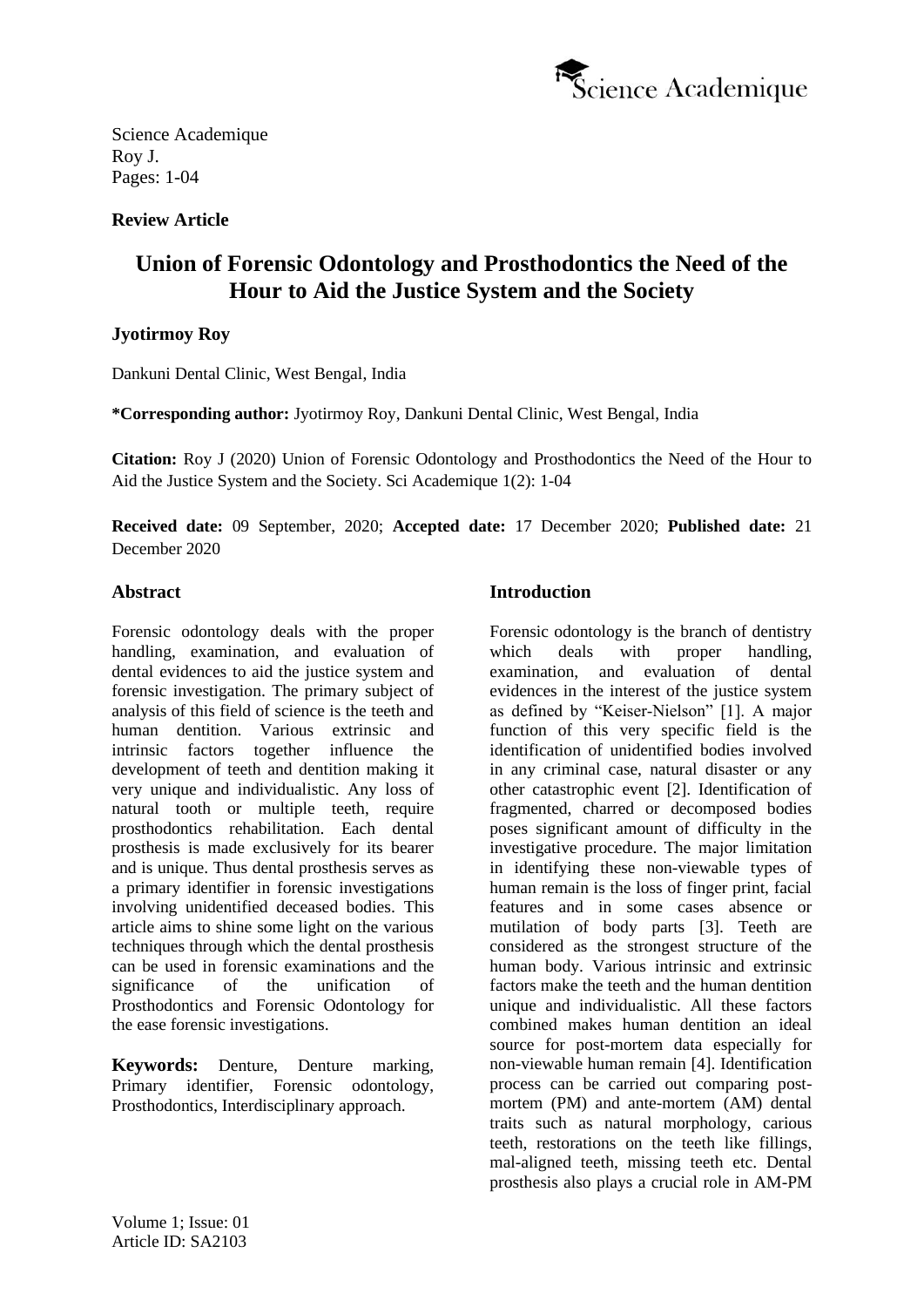

reconciliation [5]. Dental prosthesis such as crowns, partial dentures, complete dentures, bridges, veneers and implants can be used for positive identification of an unidentified body. The methodology, through which a dental prosthesis is made, is highly individualistic and the prosthesis itself is unique only to the bearer [6]. This quality of the prosthetic appliances makes it invaluable in any forensic investigation and classifies it as a primary identifier.

Many instances in history has been recorded where a dental prosthesis has been used as positive identifier for an unidentified body. Few notable events include identification of US revolutionary war victims through their bridge work by Paul Revere. Identification of the charred body of "Countess of Salisbury" through her gold dentures. Identification of the cremated remains of Adolf Hitler and Ava Brown by their dentist Hugo Johannes Blaschke after they had committed suicide at the end of World War II [7]. Recent events include identification of the deceased victims of terrorist attack on the World Trade Center in America [8].

The most commonly prescribed dental appliance in the field of prosthetic dentistry is Removable partial dentures (R.P.D) and Complete dentures (C.D). Over the past decade many authors have identified techniques to record AM data into the denture itself for any future AM-PM reconciliation [9]. This makes comparative analysis of AM and PM records much easier. A denture without any data will have to be physically tried over the master cast retained by the attending dentist. This review article emphasizes the importance of collaborative efforts of forensic odontologist and prosthodontist for the identification of unidentified human remains.

Presently according to the literature, two major method of denture marking are suggested. They are called as 1) Surface marking methods & 2) Inclusion methods [10].

### **Surface Marking Methods**

In this method a short data or a code number is written on the denture, this method does not physically tamper with the denture and maintains its structural integrity. A major limitation of this method is fading of the written data or code with time, as the prosthesis is used repeatedly and regularly. There are two major ways to perform surface marking on a denture they are  $-$  a) Scribing or Engraving and b) Embossing.

a) Scribing or Engraving – In these methods the short data or the code is engraved on the tissue fitting surface of maxillary dentures and on the lingual aspect of the tissue fitting surface of the mandibular dentures by a small round bur. The trough made by the bur should be as small as possible to preserve the structural integrity of the denture and also patient should be instructed about how to clean the dentures and maintain oral hygiene [11].

b) Embossing – In this a small bur is used to engrave a short code or data into the master cast. For maxilla the engraving is done on the palatal area and for the mandible the engraving is done on the lingual aspect of the alveolar ridge. After this, routine steps of denture fabrication are followed and the engraving is transferred onto the intaglio surface of the denture as an elevation. This method is highly discouraged as it causes constant irritation to the underlying tissues and causes formation of denture sores [11].

### **Inclusion method**

In this method the short data or code is included into the denture and it becomes a structural part of the denture itself. If the inclusion is not done properly the structural integrity of the denture will be compromised and it will fail to provide its primary function which is prosthetic rehabilitation. Many inclusion methods have been suggested, the most prominent and scientific ones will be discussed in this review and they are as follows –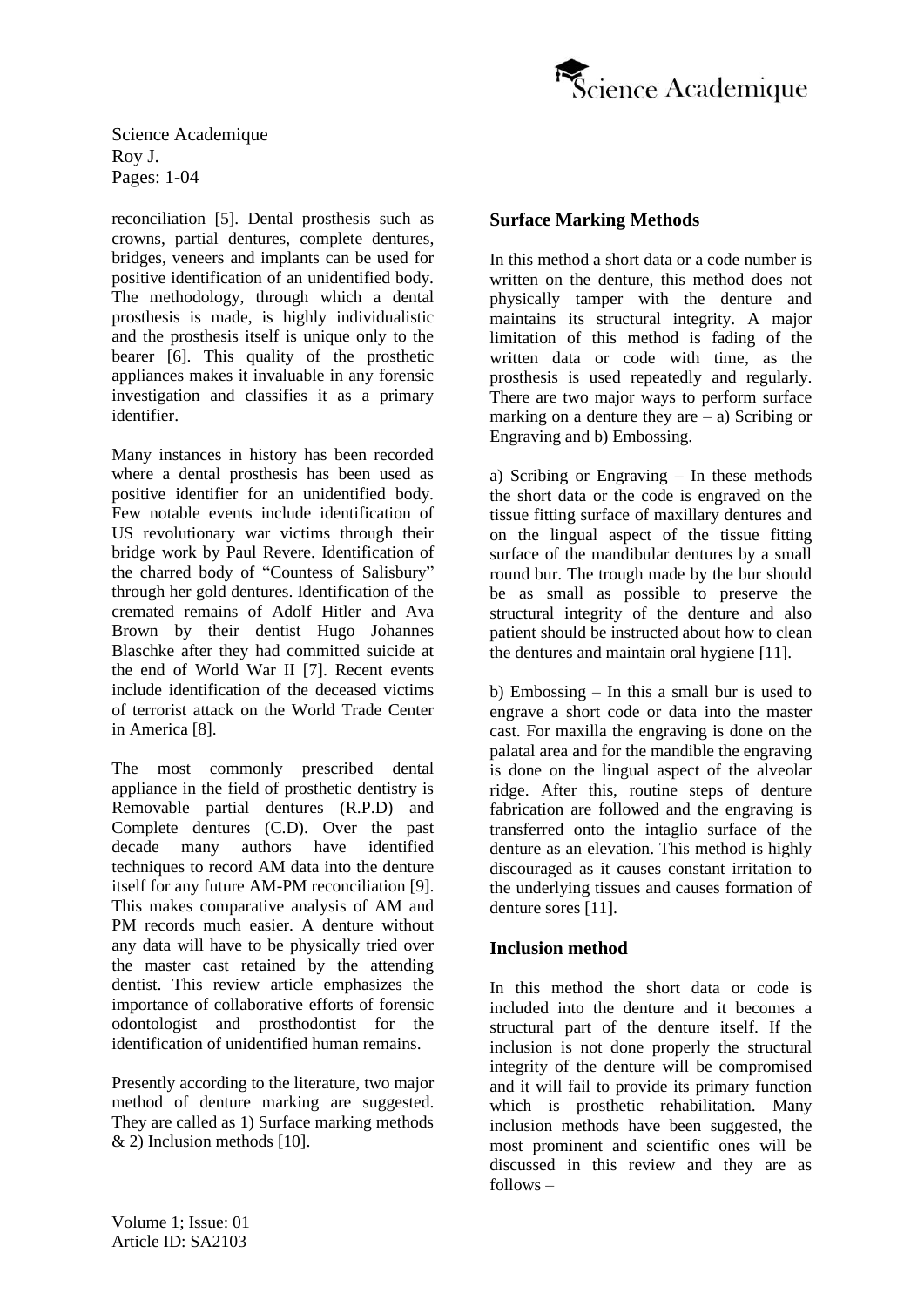

a) ID-Band – This method is performed after completion of the curing cycle of the acrylic and before the steps for polishing and finishing. A bar code or short data in engraved on a titanium foil or a Ho Matrix Band. Next a shallow trough is made on the denture to accommodate the engraved metal band. The engraved band is well seated in the trough which is then filled with clear acrylic and cured. The conventional steps of finishing are then conducted to finish the denture for delivery [12].

b) Paper strips – In this method a piece of "Onion skin paper" is typed with the patient details and is placed on the denture fitting surface, in the palatal area between the ridge and center of the palate. Subsequently it is enclosed with clear or pink acrylic before final closure of the denture flask and cured, polished and finished following routine protocol [12].

c) T-bar – A "T" shaped clear acrylic polymethyl methacrylate resin bar is prepared containing the patient details or short code. A trough is prepared on the denture base corresponding to the shape of the T-bar. The T-bar is then placed in the trough and additional clear acrylic is used to fix the structure into the denture base [12].

d) Laser etching – This method is predominantly used for cast partial dentures where a copper vapor laser is used to etch the patient details on to the metal. The portion containing the short code or data can be overlaid with clear acrylic for better view of the laser etched area [12].

e) Electron microchips – In this method the patient's details or a code is inscribed onto a chip by the respective manufacturer. This chip is then embedded in the acrylic resin. The radiopaque quality of the chip allows usage of tissue colored material over the chip. The chip can survive temperatures up to  $600^{\circ}$ C and has resistance to corrosive chemicals. Only drawback of this method is the high initial cost and the initial etching of details can only be

performed by the manufacture of the electron microchip [12].

f) Radio‑frequency identification (RFID)‑tags - The RFID system consist of a data carrier or a transponder and an electronic hand held reader that energizes the transponder by means of an electro-magnetic field. This hand held reader is used to both write and read data onto the tag. Major advantage of this technique is the large quantity of data which can be stored onto the transponder. The RFID tags are also small in size  $(8.5 \text{ mm} \times 2.2 \text{ mm})$  and can withstand temperatures upto  $1500^{\circ}$  C. The major limitation of this system is high cost and unavailability in most dental lab or dental operatory [12].

g) Lenticular system – In this method an image of the patients face or any code is produced by a lenticular lens. The images are printed on the back side of the synthetic paper and laminated on the lens by the lenticular technology. Simple, cheap, quick and water resistance are the major advantages of this technology [12].

h) Denture bar coding - A bar code consists of a code expressed through a series of bars and spaces which are machine-readable and are printed in defined ratios. First a print of the code is made onto paper, next the code is photographed and a negative is produced. The negative is then moved onto a piece of silk. This is done by an industrial porcelain oven which is heated at  $860^{\circ}$  C for 30 minutes. This forces the code from the negative to transfer to the silk. Later this piece of silk can be incorporated in to denture and sealed with acrylic resin [12].

i) Photographs – This is a relatively new denture marking system where incorporation of the patient's own photograph in clear acrylic denture base is suggested. This method is useful in the countries with low literacy rate where a photograph is the easiest method of identification [12].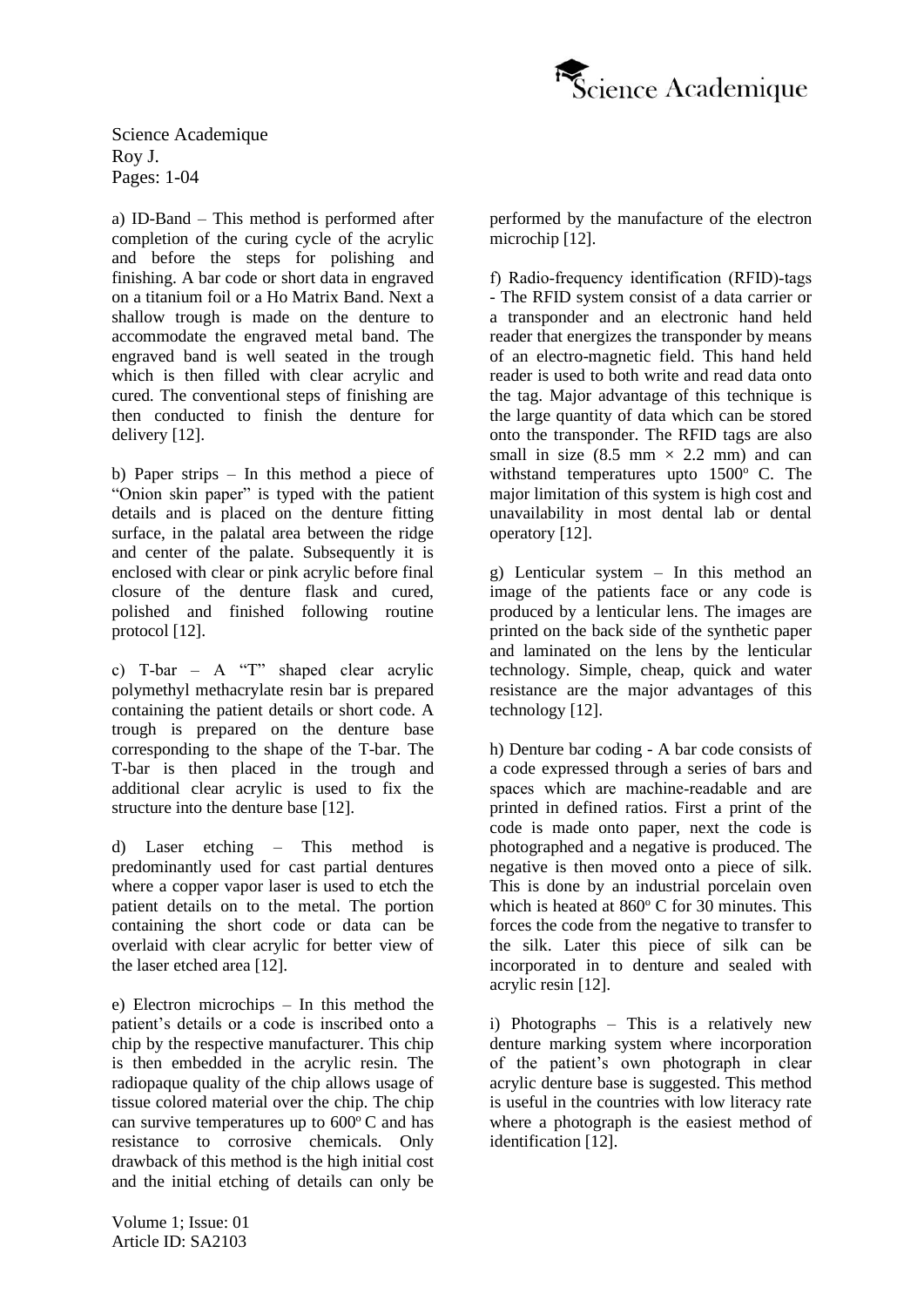

## **Identification through Dental Implants**

Dental implants are titanium screws coated with hydroxyapatite crystals which are used as a fixed prosthesis replacing missing tooth [13]. The implants are embedded into the alveolar bone and are placed in such a manner that they are able withstand the masticatory forces excreted by the masticatory muscles. Titanium has high resistance to heat and corrosive chemicals, it can also withstand heavy physical trauma. In the year of 2010 *Berketa et al.* conducted a study to find out whether the batch number in each dental implant is still identifiable after introduction to high heat, corrosive chemicals and other traumatic events. He concluded that the batch number of the dental implant which is placed in the inner chamber of the implant is easily identifiable even after all the insult [14]. If a database is created by individual dental implant manufacturer which correlates the implant batch number along to the patient information to whom the implant was delivered to, then dental implant will also be considered as robust primary identifier.

#### **Conclusion**

The unique nature of our dental anatomy and the placement of custom restorations ensure accuracy when proper techniques are employed. Forensic dentistry plays a major role in identification of those deceased individuals who are not identifiable by visual or any other means. Denture marking or labeling is not a new concept in either prosthetic or forensic dentistry, and its routine practice has been urged by forensic dentists internationally for many years. After critical evaluation it can be stated that there are many methods available for denture marking but none of the methods perfectly fulfills all the requirements. Thus more emphasis should be placed on research and development in this very specific field and also the techniques of denture marking should be taught to the next generation of dentist as a part of the dental education programs for overall progression of both the subjects. This is only possible with a healthy and scientific union of Forensic Odontology and Prosthodontics.

#### **References**

- **1.** [Keiser-Nielsen S](https://pubmed.ncbi.nlm.nih.gov/4386964/) (1968) Forensic [odontology. International dental journal.](https://pubmed.ncbi.nlm.nih.gov/4386964/)  18: [668.](https://pubmed.ncbi.nlm.nih.gov/4386964/)
- **2.** [Pramod JB, Marya A, Sharma V](https://www.researchgate.net/publication/236115147_Role_of_forensic_odontologist_in_post_mortem_person_identification) (2012) [Role of forensic odontologist in post](https://www.researchgate.net/publication/236115147_Role_of_forensic_odontologist_in_post_mortem_person_identification)  [mortem person identification. Dental](https://www.researchgate.net/publication/236115147_Role_of_forensic_odontologist_in_post_mortem_person_identification)  [research journal](https://www.researchgate.net/publication/236115147_Role_of_forensic_odontologist_in_post_mortem_person_identification) 9: 522.
- **3.** [Berketa JW, James H, Lake AW](https://pubmed.ncbi.nlm.nih.gov/21952930/) (2012) [Forensic odontology involvement in](https://pubmed.ncbi.nlm.nih.gov/21952930/)  [disaster victim identification. Forensic](https://pubmed.ncbi.nlm.nih.gov/21952930/)  [science, medicine, and pathology](https://pubmed.ncbi.nlm.nih.gov/21952930/) 8: 148- [56.](https://pubmed.ncbi.nlm.nih.gov/21952930/)
- **4.** [Berketa JW](https://link.springer.com/article/10.1007/s12024-013-9497-4) (2014) Maximizing [postmortem oral-facial data to assist](https://link.springer.com/article/10.1007/s12024-013-9497-4)  identification following severe [incineration. Forensic science, medicine,](https://link.springer.com/article/10.1007/s12024-013-9497-4)  [and pathology](https://link.springer.com/article/10.1007/s12024-013-9497-4) 10: 208-216.
- **5.** [Modesti LD, Vieira GM, Galvão MF, de](https://onlinelibrary.wiley.com/doi/abs/10.1111/1556-4029.12404)  Amorim RF (2014) [Human identification](https://onlinelibrary.wiley.com/doi/abs/10.1111/1556-4029.12404)  by [oral prosthesis analysis with probability](https://onlinelibrary.wiley.com/doi/abs/10.1111/1556-4029.12404)  [rates higher than DNA analysis. Journal of](https://onlinelibrary.wiley.com/doi/abs/10.1111/1556-4029.12404)  [Forensic Sciences](https://onlinelibrary.wiley.com/doi/abs/10.1111/1556-4029.12404) 59: 825-9.
- **6.** [MacEntee MI, Campbell T](https://www.sciencedirect.com/science/article/abs/pii/0022391379900325) (1979) [Personal identification using dental](https://www.sciencedirect.com/science/article/abs/pii/0022391379900325)  [prostheses. The Journal of Prosthetic](https://www.sciencedirect.com/science/article/abs/pii/0022391379900325)  [Dentistry](https://www.sciencedirect.com/science/article/abs/pii/0022391379900325) 41: 377-380.
- **7.** Humble BH (1933) Identification by means of teeth. Br Dent J 54: 528.
- **8.** Pretty IA (2007) [Forensic dentistry: 1.](https://pubmed.ncbi.nlm.nih.gov/18196827/)  [Identification of human remains. Dental](https://pubmed.ncbi.nlm.nih.gov/18196827/)  [update. 34:](https://pubmed.ncbi.nlm.nih.gov/18196827/) 621-34.
- **9.** [Thomas T, Muruppel AM, Dinesh N,](http://jamdsr.com/pdf1/DenturesinForensicIdentification-AReviewofMethodsBenefits.pdf)  [Gladstone S, George N](http://jamdsr.com/pdf1/DenturesinForensicIdentification-AReviewofMethodsBenefits.pdf) (2014) Denture in [forensic identification–A review of](http://jamdsr.com/pdf1/DenturesinForensicIdentification-AReviewofMethodsBenefits.pdf)  [methods & benefits. J Adv Med Dent Sci](http://jamdsr.com/pdf1/DenturesinForensicIdentification-AReviewofMethodsBenefits.pdf) 2: [85-94.](http://jamdsr.com/pdf1/DenturesinForensicIdentification-AReviewofMethodsBenefits.pdf)
- **10.** [Kareker N, Aras M, Chitre V](https://pubmed.ncbi.nlm.nih.gov/26199485/) (2014) A [review on denture marking systems: a](https://pubmed.ncbi.nlm.nih.gov/26199485/)  [mark in forensic dentistry. The Journal of](https://pubmed.ncbi.nlm.nih.gov/26199485/)  [Indian Prosthodontic Society](https://pubmed.ncbi.nlm.nih.gov/26199485/) 14: 4-13.
- **11.** [Mishra SK, Mahajan H, Sakorikar R, Jain](http://www.jfds.org/article.asp?issn=0975-1475;year=2014;volume=6;issue=3;spage=154;epage=159;aulast=Mishra)  A (2014) [Role of prosthodontist in](http://www.jfds.org/article.asp?issn=0975-1475;year=2014;volume=6;issue=3;spage=154;epage=159;aulast=Mishra)  [forensic odontology. A literature review.](http://www.jfds.org/article.asp?issn=0975-1475;year=2014;volume=6;issue=3;spage=154;epage=159;aulast=Mishra)  [Journal of forensic dental sciences](http://www.jfds.org/article.asp?issn=0975-1475;year=2014;volume=6;issue=3;spage=154;epage=159;aulast=Mishra) 6:154.

Volume 1; Issue: 01 Article ID: SA2103